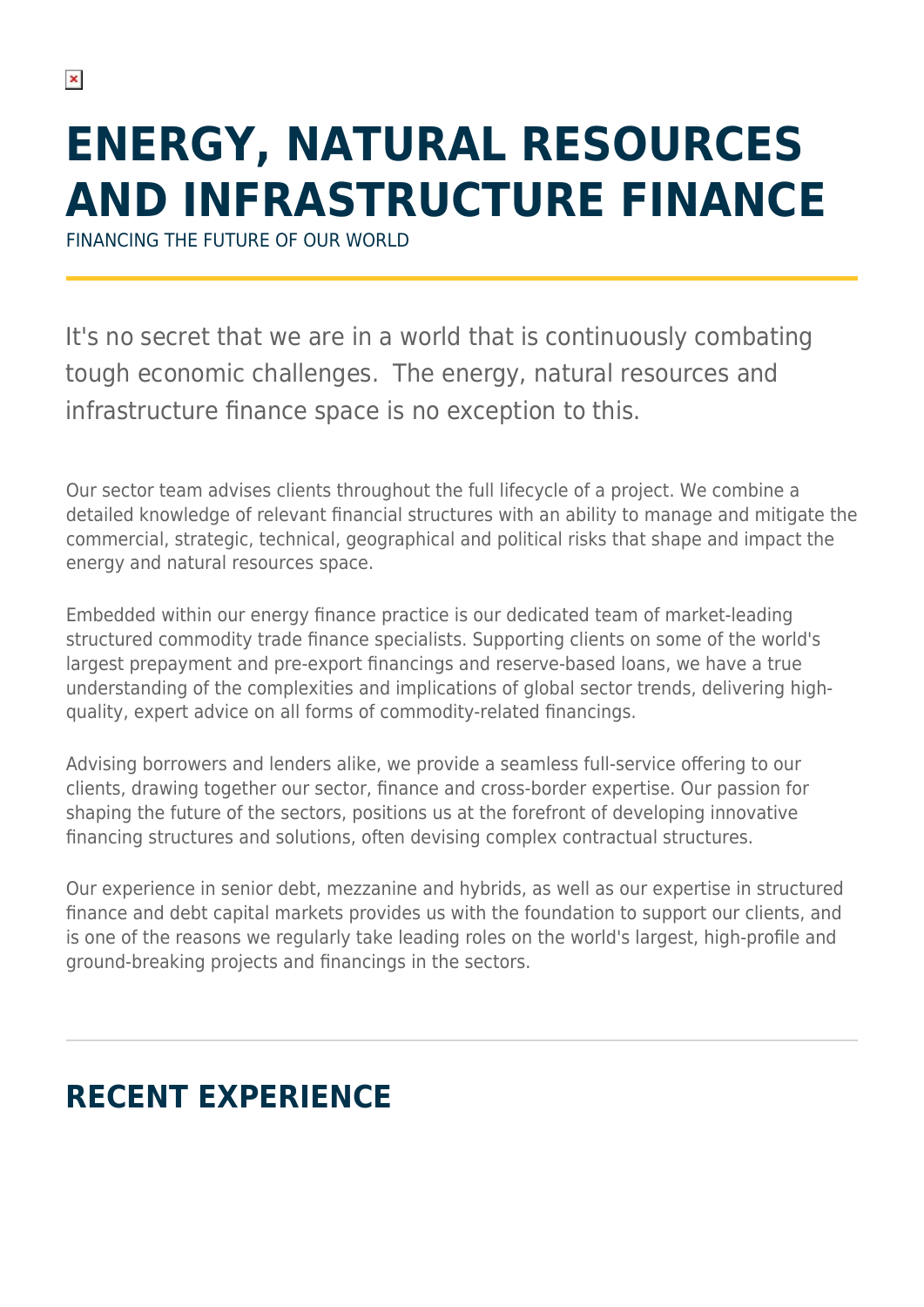#### **EDF AND WHOLLY OWNED SUBSIDIARY NNB**

Advising on the IUK backed project bond finance for the Hinkley Point C nuclear power project in the UK (estimated capital cost of £18bn nominal)

#### **TIDEWAY**

Advising on the platform financing for the development of the £4.2bn Thames Tideway Tunnel project in London (European Infra Deal of the Year 2015 Project Finance International)

#### **VITOL SA**

Advising on its (up to) US\$1.65 billion financing for its minority interest in the US\$7 billion OCTP oil and gas project in Ghana with ENI supplying gas for power generation

#### **THE LENDERS IN RELATION TO ENGIE**

the lenders on an underwritten bank financing supporting the proposed US\$3.9 billion sale of Engie's exploration and production business to Neptune Energy

#### **LUNDIN PETROLEUM**

A group of 23 lenders up to US\$5 billion secured loan and letter of credit facility for Lundin Petroleum, based on oil and gas assets in France, Malaysia, Norway and The Netherland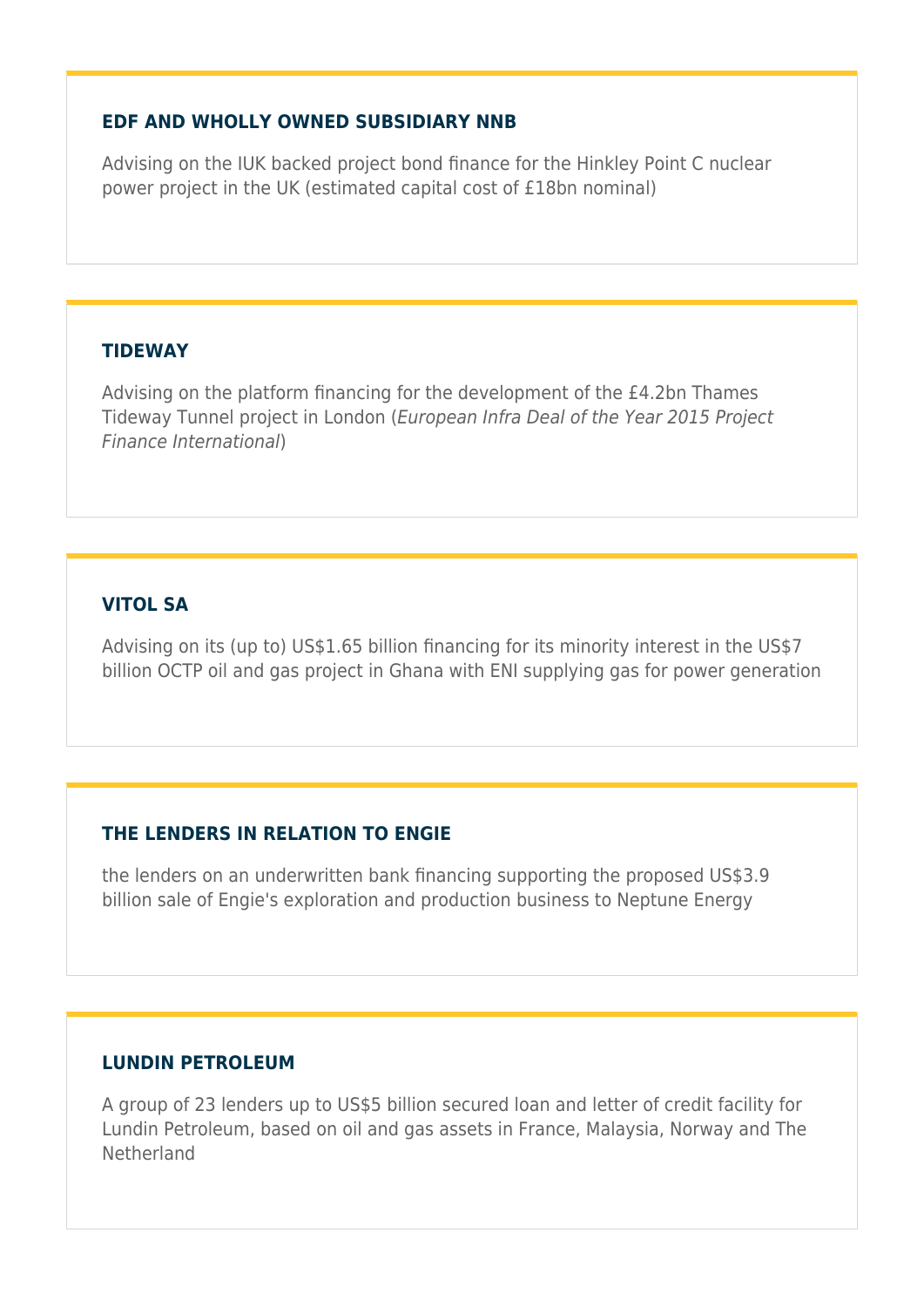#### **THE LENDERS TO THE CINTRA, MACQUARIE AND PORR CONSORTIUM**

Advising on the construction of two new sections of the D4 and three new section of the R7 Expressway in Slovakia

## **OUR PEOPLE**



**ADRIAN CHENG** REGIONAL HEAD OF PRACTICE - FINANCE, ASIA, SINGAPORE +65 68688029 Adrian.Cheng@hsf.com



**GERARD PIKE** PARTNER, MELBOURNE +61 3 9288 1974 Gerard.Pike@hsf.com



**THOMAS BETHEL** PARTNER, LONDON

+44 20 7466 2930 Thomas.Bethel@hsf.com



**WILLIAM BREEZE** PARTNER, LONDON

+44 20 7466 2263 William.Breeze@hsf.com



**DAVID WALTON** PARTNER, LONDON

+44 20 7466 2715 david.walton@hsf.com



**DAVID WYLES** PARTNER, LONDON

+44 20 7466 2041 David.Wyles@hsf.com

## **RELATED EXPERTISE**

Our global perspective and unique methodology has the potential to provide immense value to organisations across a wide range of sectors